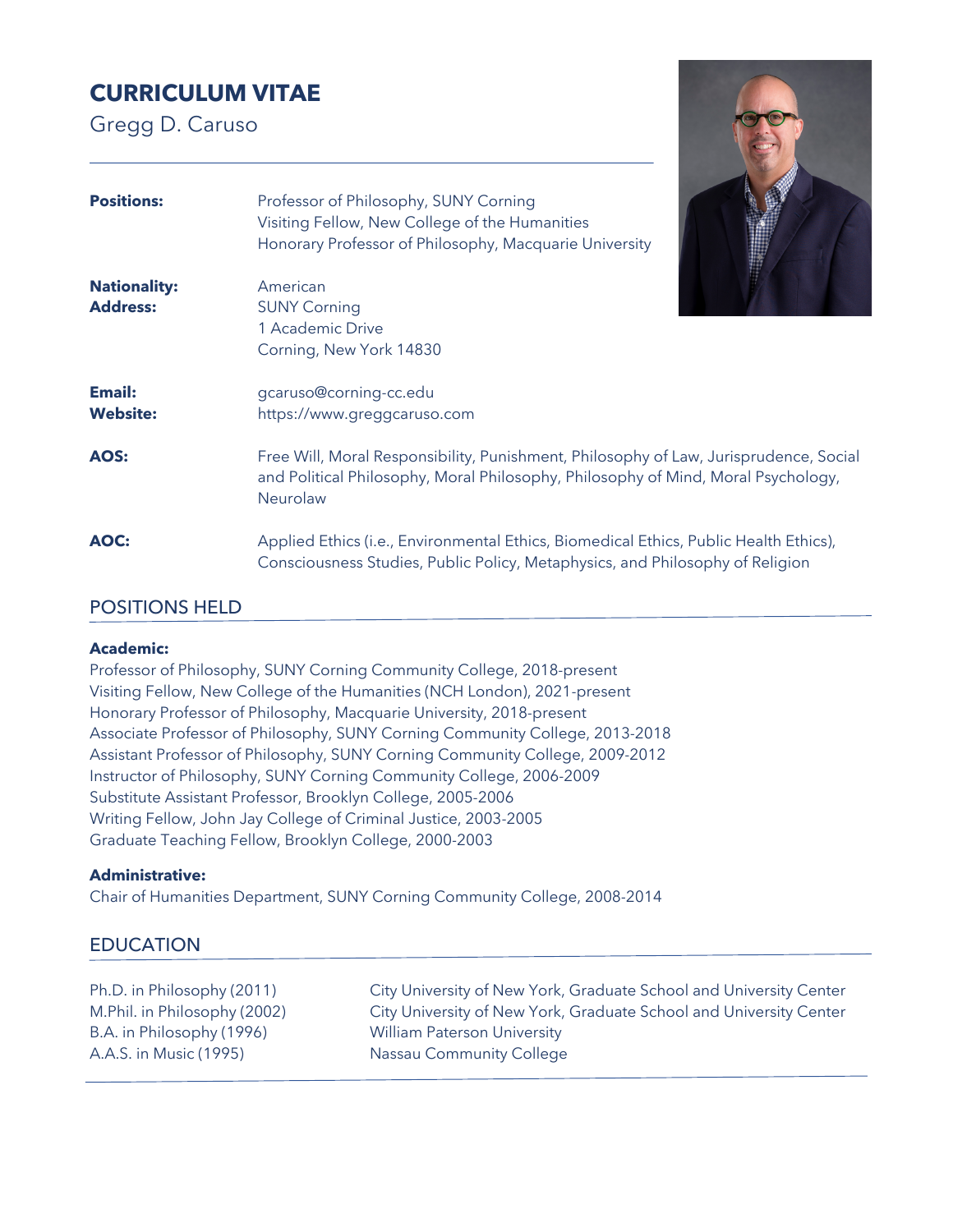# AWARDS, DISTINCTIONS, GRANTS, AND FELLOWSHIPS:

Awarded Sabbatical, SUNY Corning, 2019-2020 [Book project]

Sustainability Grant: SUNY Corning, 2<sup>nd</sup> Justice Without Retribution Network Conference, 2016 [\$5,000] Cornell University Grant: 2nd Justice Without Retribution Network Conference, June 3-5, 2016 [\$8,000] University of Aberdeen Grant: 1<sup>st</sup> Justice Without Retribution Network Conference, 2015 [\$10,000] SUNY Chancellors Award for Excellence in Scholarship and Creative Activities, 2015 Regional Board of Trustees Excellence in Teaching Award, SUNY Corning, 2012 Awarded Sabbatical, SUNY Corning, 2012-2013 [Book project] Award of Excellence: Awarded by the Faculty Assembly of SUNY Corning, 2007 Writing Fellowship, John Jay College of Criminal Justice [Two-year Fellowship], 2003-2005 Graduate Teaching Fellowship, Brooklyn College [Three-year Fellowship], 2000-2003

# PUBLICATIONS

## **Authored Books:**

Caruso, Gregg D. (under contract). *Neurolaw*. New York: Cambridge University Press. [Elements Series]

Caruso, Gregg D., and Derk Pereboom (forthcoming). *Moral Responsibility Skepticism*. New York: Cambridge University Press. [Elements Series]

Caruso, Gregg D. (2021). *Rejecting Retributivism: Free Will, Punishment, and Criminal Justice.* New York: Cambridge University Press.

Dennett, Daniel, and Gregg D. Caruso. (2021). *Just Deserts: Debating Free Will*. New York: Polity Books.

Gregg D. Caruso. (2017). *Public Health and Safety: The Social Determinants of Health and Criminal Behavior*. UK: ResearchLinks Books.

Caruso, Gregg D. (2012). *Free Will and Consciousness: A Determinist Account of the Illusion of Free Will*. Lanham, MD: Lexington Books.

### **Edited Collections:**

Shaw, Elizabeth, Derk Pereboom, and Gregg D. Caruso (eds.) (2019). *Free Will Skepticism in Law and Society: Challenging Retributive Justice.* New York: Cambridge University Press.

Caruso, Gregg D., and Owen Flanagan. (eds.) (2018). *Neuroexistentialism: Meaning, Morals, and Purpose in the Age of Neuroscience.* New York: Oxford University Press.

Caruso, Gregg D. (ed.) (2018). *Ted Honderich on Consciousness, Determinism, and Humanity.* London: Palgrave Macmillan.

Caruso, Gregg D. (ed.) (2014). *Science and Religion: 5 Questions*. London: Automatic Press/VIP.

Caruso, Gregg D. (ed.) (2013). *Exploring the Illusion of Free Will and Moral Responsibility*. Lanham, MD: Lexington Books.

### **Edited Journal Special Issues:**

Focquaert, Farah, Derk Pereboom, Gregg D. Caruso, and Elizabeth Shaw. 2020. Justice Without Retribution: Interdisciplinary Perspectives, Stakeholder Views, and Practical Implications. *Neuroethics* Vol. 13. Issue 1.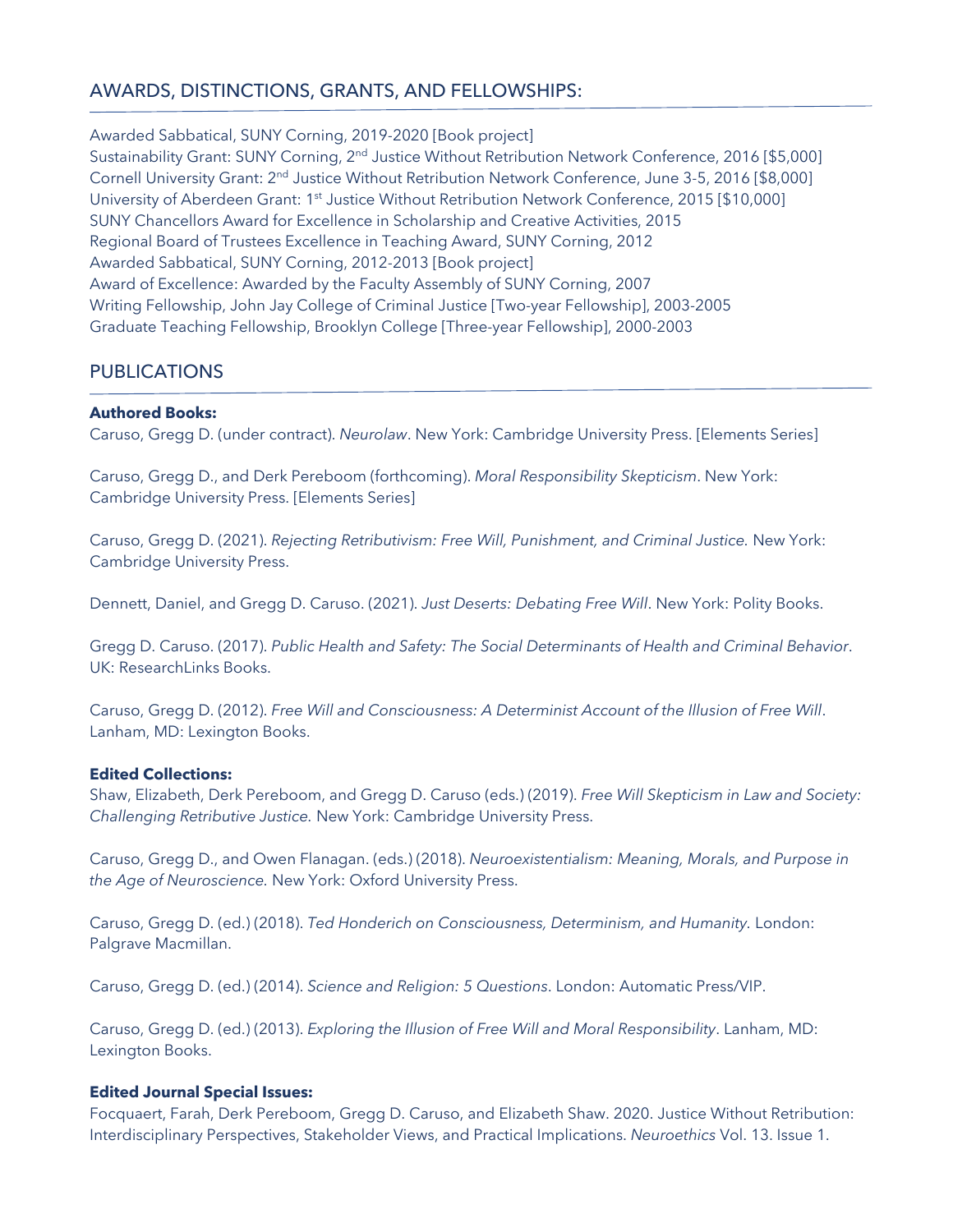#### **Journal Articles and Book Chapters:**

Gregg D. Caruso (forthcoming). "Punishment and Desert." *Humana.Mente*. [Special issue on *The Future of Moral Responsibility*.]

Gregg D. Caruso (forthcoming). "Preemptive Incapacitation, Victim's Rights, Desert, and Respect for Persons: Replies to McCormick and Donelson." *Journal of Practical Ethics*.

Gregg D. Caruso (forthcoming). "*Rejecting Retributivism: Free Will, Punishment, and Criminal Justice*: A precis." *Journal of Practical Ethics.* 

Gregg D. Caruso (forthcoming). "Retributivism, free will, and the public health-quarantine model," in *Palgrave Handbook on the Philosophy of Punishment*, ed. Matthew Altman. New York: Palgrave.

Gregg D. Caruso (2022). "The Public Health-Quarantine Model," in *Oxford Handbook on Moral Responsibility*, eds. Dana Nelkin and Derk Pereboom. New York: Oxford University Press.

Gregg D. Caruso (2021). "Retributivism, Free Will Skepticism, and the Public Health-Quarantine Model: Replies to Kennedy, Walen, Corrado, Sifferd, Pereboom, and Shaw." *Journal of Legal Philosophy* 46(2): 161- 216.

Gregg D. Caruso (2021). "Precis of *Rejecting Retributivism: Free Will, Punishment, and Criminal Justice.*" *Journal of Legal Philosophy* 46(2): 120-125.

Gregg D. Caruso (2021). "On the Compatibility of Rational Deliberation and Determinism: Why Deterministic Manipulation is Not a Counterexample." *Philosophical Quarterly* 71(3): 524-543.

Earp, Brian D., Jonathan Lewis, Carl L. Heart, with Bioethicists and Allied Professionals for Drug Policy Reform. (2021). "Racial Justice Requires Drug Policy Overhaul: Bioethicists and Others Against the War on Drugs." *American Journal of Bioethics* 21(4): 4-19.

Gregg D. Caruso and Derk Pereboom (2020). "A Non-Punitive Alternative to Punishment," in *Routledge Handbook of the Philosophy and Science of Punishment*, eds. Farah Focquaert, Bruce Waller, and Elizabeth Shaw, pp.355-365. New York: Routledge. [Italian translation republished in *Diritto Penale e Uomo* 2021: 1-18 (translation by Susanna Arcieri)]

Gregg D. Caruso (2020). "Buddhism, Free Will, and Punishment: Taking Buddhist Ethics Seriously." *Zygon* 55(2): 474-496.

Gregg D. Caruso (2020). "Justice Without Retribution: An Epistemic Argument against Retributive Criminal Punishment," *Neuroethics* 13(1): 13-28.

Focquaert, Farah, Gregg D. Caruso, Elizabeth Shaw, and Derk Pereboom (2020). "Justice Without Retribution: Interdisciplinary Perspectives, Stakeholder Views and Practical Implications," *Neuroethics* 13(1): 1-3.

Gregg D. Caruso, Elizabeth Shaw, and Derk Pereboom (2019). "Free Will Skepticism in Law and Society: An Overview," in *Free Will Skepticism in Law and Society*, ed. Elizabeth Shaw, Derk Pereboom, and Gregg D. Caruso, pp.1-26. New York: Cambridge University Press.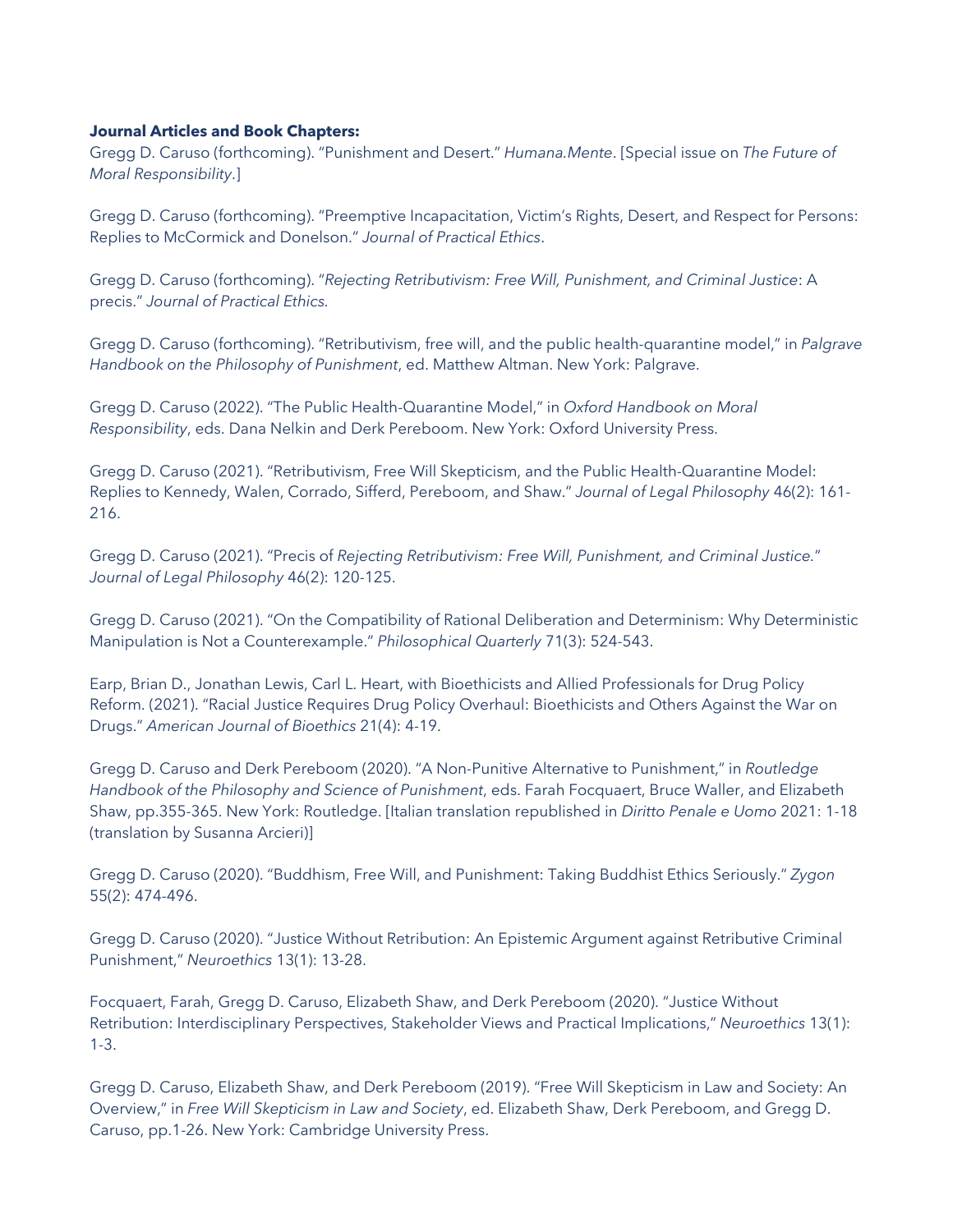Gregg D. Caruso (2019). "A Defense of the Luck Pincer: Why Luck (Still) Undermines Moral Responsibility," *Journal of Information Ethics* 28(1): 51-72. [Special Issue on the future of Moral Responsibility]

Gregg D. Caruso (2019). "Free Will Skepticism and Its Implications: An Argument for Optimism," in *Free Will Skepticism in Law and Society*, ed. Elizabeth Shaw, Derk Pereboom, and Gregg D. Caruso, pp.43-72. New York: Cambridge University Press.

Gregg D. Caruso (2018). "Consciousness, Free Will, and Moral Responsibility," in *The Routledge Handbook of Consciousness*, ed. Rocco J. Gennaro, pp.78-91. London: Routledge.

Gregg D. Caruso (2018). "Skepticism about Moral Responsibility," *Stanford Encyclopedia of Philosophy*: https://plato.stanford.edu/entries/skepticism-moral-responsibility/

Derk Pereboom and Gregg D. Caruso (2018). "Hard-Incompatibilist Existentialism: Neuroscience, Punishment, and Meaning in Life" in *Neuroexistentialism: Meaning, Morals, and Purpose in the Age of Neuroscience*, eds. Gregg D. Caruso and Owen Flanagan, pp.193-222. New York: Oxford University Press.

Owen Flanagan and Gregg D. Caruso (2018). "Neuroexistentialism: Third-Wave Existentialism," in *Neuroexistentialism: Meaning, Morals, and Purpose in the Age of Neuroscience*, eds. Gregg D. Caruso and Owen Flanagan, pp.1-22. New York: Oxford University Press.

Earp, Brian D., Jim A.C. Everett, Thomas Nadelhoffer, Gregg D. Caruso, Azim Shariff, and Walter Sinnott-Armstrong (2018). "Determined to Be Humble? Exploring the Relationship Between Belief in Free Will and Humility." *PsyArXiv* Available at: https://psyarxiv.com/3bxra

Daniel C. Dennett and Gregg D. Caruso (2018). "Just Deserts: Can we be morally responsible for our actions? Yes, says Daniel Dennett. No, says Gregg Caruso." *Aeon*. October 4, 2018: https://aeon.co/essays/on-freewill-daniel-dennett-and-gregg-caruso-go-head-to-head

Gregg D. Caruso (2018). "Origination, Moral Responsibility, and Life-Hopes: Ted Honderich on Determinism and Freedom," in *Ted Honderich on Consciousness, Determinism, and Humanity*, ed. Gregg D. Caruso, pp.195-216. London: Palgrave Macmillan.

Gregg D. Caruso and Stephen G. Morris (2017). "Compatibilism and Retributive Desert Moral Responsibility: On What Is of Central Philosophical and Practical Importance." *Erkenntnis* 82: 837-855.

Gregg D. Caruso (2017). "Free Will Skepticism and the Question of Creativity: Creativity, Desert, and Self-Creation." *Ergo* 3 (23): 591-607.

Gregg D. Caruso (2016). "Free Will Skepticism and Criminal Behavior: A Public Health-Quarantine Model," *Southwest Philosophy Review* 32 (1): 25-48. [Presidential Address to the Southwestern Philosophical Society.]

Gregg D. Caruso (2015). "Free Will Eliminativism: Reference, Error, and Phenomenology" *Philosophical Studies* 172 (10): 2823-2833.

Gregg D. Caruso (2015). "If consciousness is necessary for moral responsibility, then people are less responsible than we think," *Journal of Consciousness Studies* 22 (7-8): 49-60.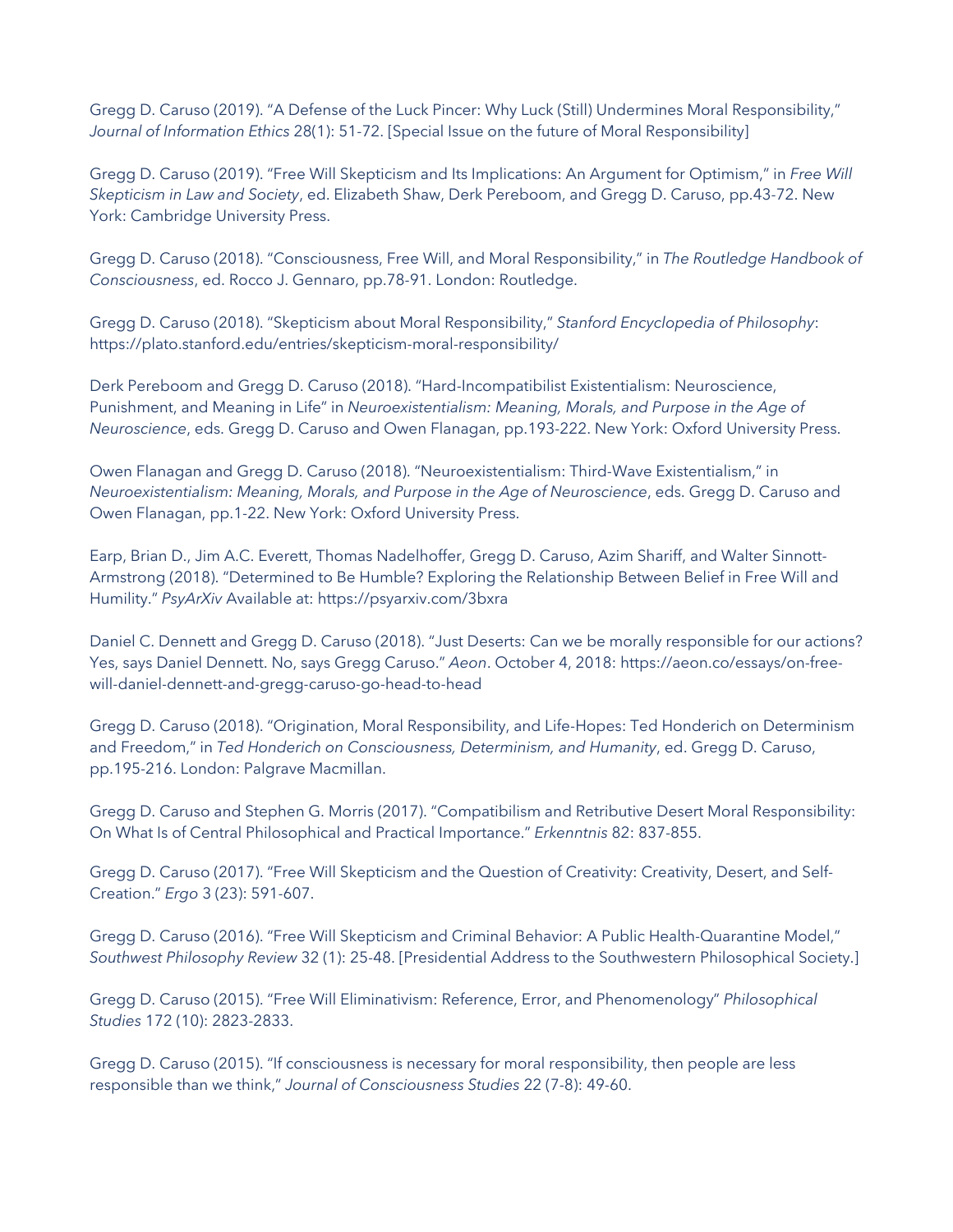Gregg D. Caruso (2015). "Précis of Neil Levy's *Consciousness and Moral Responsibility*," *Journal of Consciousness Studies* 22 (7-8): 7-15.

Gregg D. Caruso (2014). "Précis of Derk Pereboom's *Free Will, Agency, and Meaning in Life*," *Science, Religion and Culture* 1, 3: 178-201. [Part of a book symposium w/Derk Pereboom, John Martin Fisher, and Dana Nelkin.]

Gregg D. Caruso (2014). "(Un)just Deserts: The Dark Side of Moral Responsibility," *Southwest Philosophy Review* 30, 1: 27-38.

Gregg D. Caruso (2013). "Introduction: Exploring the Illusion of Free Will and Moral Responsibility," in *Exploring the Illusion of Free Will and Moral Responsibility*, ed. Gregg D. Caruso, Lanham, MD: Lexington Books: 1-16.

Gregg D. Caruso (2011). "Compatibilism and the Folk Psychology of Free Will," in *An Anthology of Philosophical Studies, Vol. V,* ed. Patricia Hanna, Athens, Greece: ATINER: 215-226.

Gregg D. Caruso (2008). "Consciousness and Free Will: A Critique of the Argument from Introspection," *Southwest Philosophy Review* 24, 1: 219-231.

Gregg D. Caruso (2007). "Realism, Naturalism, and Pragmatism: A Closer Look at the Views of Quine and Devitt," *Kriterion: Journal of Philosophy* 21: 64-83.

Gregg D. Caruso (2005). "Sensory States, Consciousness, and the Cartesian Assumption," in *Descartes and Cartesianism*, eds. Nathan Smith and Jason Taylor, Cambridge Scholars Press: 177-199.

### **Book Reviews:**

Gregg D. Caruso (2016). "Review of Bruce Waller's *Restorative Free Will*," *Notre Dame Philosophical Reviews.*

Gregg D. Caruso (2002). "A Review of David Cockburn's *An Introduction to the Philosophy of Mind*," *Metapsychology* 6, 26.

Gregg D. Caruso (2001). "A Review of Nicholas Humphrey's *How to Solve the Mind-Body Problem*," *Philosophical Writings* 18, Autumn: 51-53. Reprinted in *Metapsychology* 5, 46 (2001).

#### **Other:**

Gregg D. Caruso (2021). "Rejecting Retributivism: Reply to Leo Zaibert." *The Philosopher*.

Gregg D. Caruso (2020). "Abolishing the Cash Bail System." *Arc Digital*. October 2020.

Gregg D. Caruso. (2020). "On Purpose." *New Philosopher*. Aug-Oct Issue. [Lengthy interview.]

Christian List, Gregg D. Caruso, and Cory Clark. (2020). "Free Will: Real or Illusion? A Debate." *The Philosopher* 108(1).

Owen Flanagan and Gregg D. Caruso (2018). "Neuroexistentialism: Owen Flanagan and Gregg D. Caruso on a new search for meaning," *The Philosopher's Magazine*. Issue 83.

Gregg D. Caruso and Owen Flanagan (2018). "Preface" in *Neuroexistentialism*, ed. Gregg D. Caruso and Owen Flanagan, New York: Oxford University Press.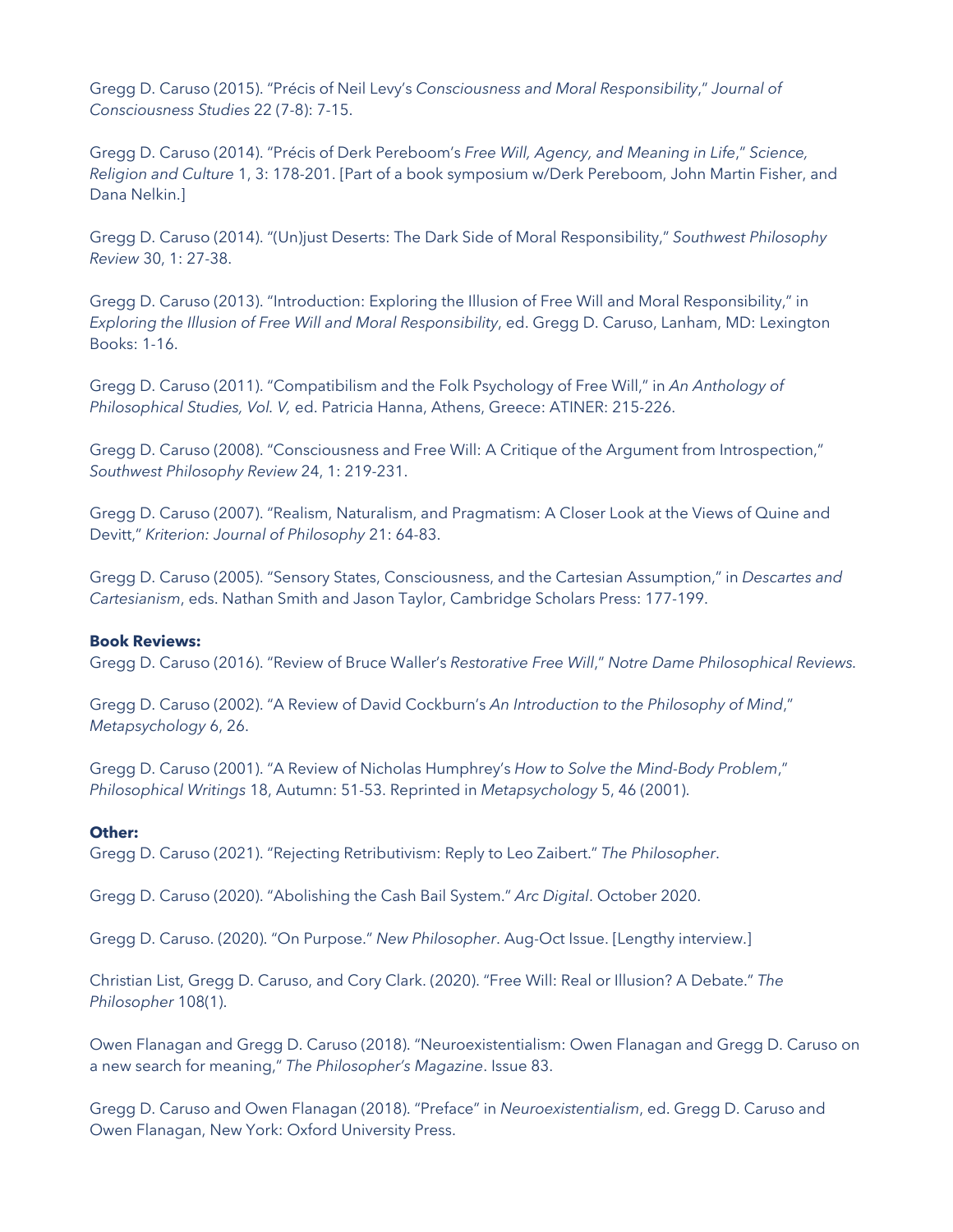Gregg D. Caruso (2017). "Moral Responsibility and the Strike Back Emotion: Comments on Bruce Waller's *The Stubborn System of Moral Responsibility*." *Syndicate Philosophy*, 2/19/17.

Gregg D. Caruso (2017) "The American Law Institute Revises the Model Penal Code," *Psychology Today*, May 26.

Gregg D. Caruso (2016). "Arrested Development," *RSA Journal (Royal Society for the Encouragement of Arts, Manufactures and Commerce)*, Issue 2: 42-46.

Gregg D. Caruso (2016). "Why Prisoners and Ex-Felons Should Retain the Right to Vote," *Psychology Today*. November 6.

Gregg D. Caruso (2016). "Moral Responsibility and the Strike Back Emotion: Where does the belief in moral responsibility come from?" *Psychology Today.* February 21.

Gregg D. Caruso (2015). "Kane is Not Able: A Reply to Vicens' 'Self-Forming Actions and Conflicts of Intention'," *Southwest Philosophy Review* 31(2): 21-26.

Gregg D. Caruso (2015). "Justice Without Retribution: Retributivism, Mass Incarceration, and Free Will Skepticism," *Psychology Today*. December 14.

Gregg D. Caruso (2015). "Neuroscientific Prediction and Free Will," *Psychology Today*. October 26.

Gregg D. Caruso (2015). "Does Disbelief in Free Will Increase Anti-Social Behavior?" *Psychology Today*. October 16.

Gregg D. Caruso (2014). "Science, Religion and Culture: New Beginnings," *Science, Religion & Culture* 1(1): 1-3.

Gregg D. Caruso (2014). "Preface" and "Introduction" in *Science and Religion: 5 Questions*, ed. Gregg D. Caruso, London: Automatic Press/VIP

Gregg D. Caruso (2014). "Free Will Skepticism and Its Implications: An Argument for Optimism (Parts I & II)," *Scientia Salon*, December 22-23.

# PAPER PRESENTATIONS

#### **Conferences:**

"The Scientific and Philosophical Arguments for Hard Incompatibilism: What Science Can and Cannot Answer," Surrey Centre for Law and Philosophy Workshop on The Scientific Evidence for Hard Incompatibilism, June 15, 2022.

"Preemptive Incapacitation, Victim's Rights, Desert, and Respect for Persons: Replies to McCormick and Donelson" and "Precis of *Rejecting Retributivism*," January 6, 2022. Eastern APA Conference, Baltimore, Maryland. [Book symposium on my *Rejecting Retributivism: Free Will, Punishment, and Criminal Justice*.]

"The Implications of Moral Responsibility Skepticism for Criminal Justice," Conference on Moral Responsibility, Ludwig Maximilians Universitat Munchen, December 16-17, 2019. Keynote. Munich, Germany.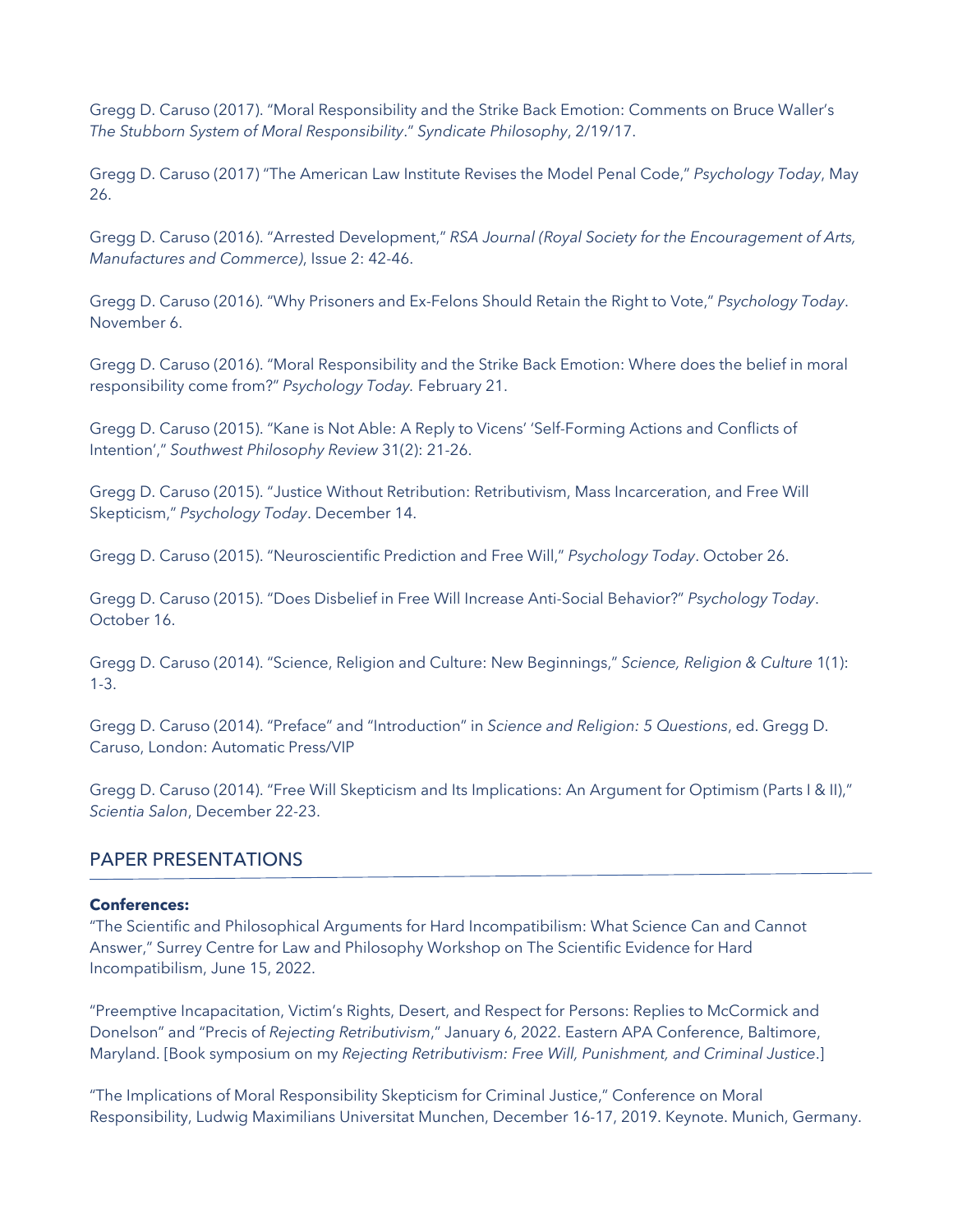"On the Compatibility of Rational Deliberation and Determinism," Workshop on Does Determinism Crowd Out Deliberation and Decision? Umea University, September 4-5, 2019. Umea, Sweden.

"The Phenomenology of Free Agency: Reference, Error, and Eliminativism," International Conference in Mind and Action, Shandon University, Mau 20-22, 2019. Jinan, China.

"Buddhism, Free Will, and Punishment: Taking Buddhist Ethics Seriously," Eastern APA, January 7-11, 2019. New York.

"In Defense of the Luck Pincer: Why Luck Undermines Moral Responsibility," Pacific APA, March 28 - April 1, 2018. San Diego, California.

"Public Health and Safety: The Social and Neurological Determinants of Health and Criminal Behavior," Neuroscience and Society: Ethical, Legal, and Clinical Implications of Neuroscience Research Conference. September 14-15, 2017. Sydney, Australia.

"Free Will Skepticism and the Public Health-Quarantine Model: Replies to Objections," 3<sup>nd</sup> Annual Justice Without Retribution Conference, June 2-3, 2017. Ghent University, Ghent, Belgium.

"Criminal Punishment in the Age of Science," Keynote Speaker at the Ethics in the Age of Science Conference*,* University of Calgary, May 2-3, 2017.

"Basic Desert, Retribution, and the Public Health-Quarantine Model," Pacific APA, April 12-15, 2017. Seattle, Washington. [Panel discussion with Derk Pereboom, Dana Nelkin, and Katrina Sifferd]

"Why Free Will Skepticism is Not a Threat to Human Dignity," Future of Human Dignity Conference, October 11-12, 2016. Utrecht, Netherlands. [Panel discussion with Saul Smilansky and John Lemos]

"Free Will Skepticism and Criminal Behavior: A Public Health-Quarantine Model," 2<sup>nd</sup> Annual Justice Without Retribution Conference, June 3-5, 2016. Cornell University, Ithaca, NY.

"Free Will Skepticism and the Question of Creativity: Creativity, Desert, and Self-Creation," Central APA Annual Meeting, March 2-5, 2016. Chicago, IL. [With commentaries by Robert Kane and Oisin Deery.]

"Origination, Moral Responsibility, Punishment, and Life-Hopes: Ted Honderich on Determinism and Freedom," Conference in honor of Ted Honderich organized by the Royal Institute of Philosophy. February 9, 2016. London.

"Free Will Skepticism and Criminal Behavior: A Public Health-Quarantine Model," 76<sup>th</sup> Annual Meeting of the Southwestern Philosophical Society, November 6-8, 2015. Vanderbilt University, Nashville, TN.

"Free Will Skepticism and Its Implications: An Argument for Optimism," Justice Without Retribution Conference, April 2-3, 2015. University of Aberdeen School of Law, Scotland.

"If consciousness is necessary for moral responsibility, then people are less responsible than we think," Central APA Annual Meeting, February 19, 2015, St. Louis. [Session dedicated to Neil Levy's *Consciousness and Moral Responsibility.*]

"Free Will Eliminativism: Reference, Error, and Phenomenology," Free Will Conference sponsored by The Center for Cognition and Neuroethics, October 10-11, 2014. Insight Institute of Neurosurgery and Neuroscience, Flint, MI.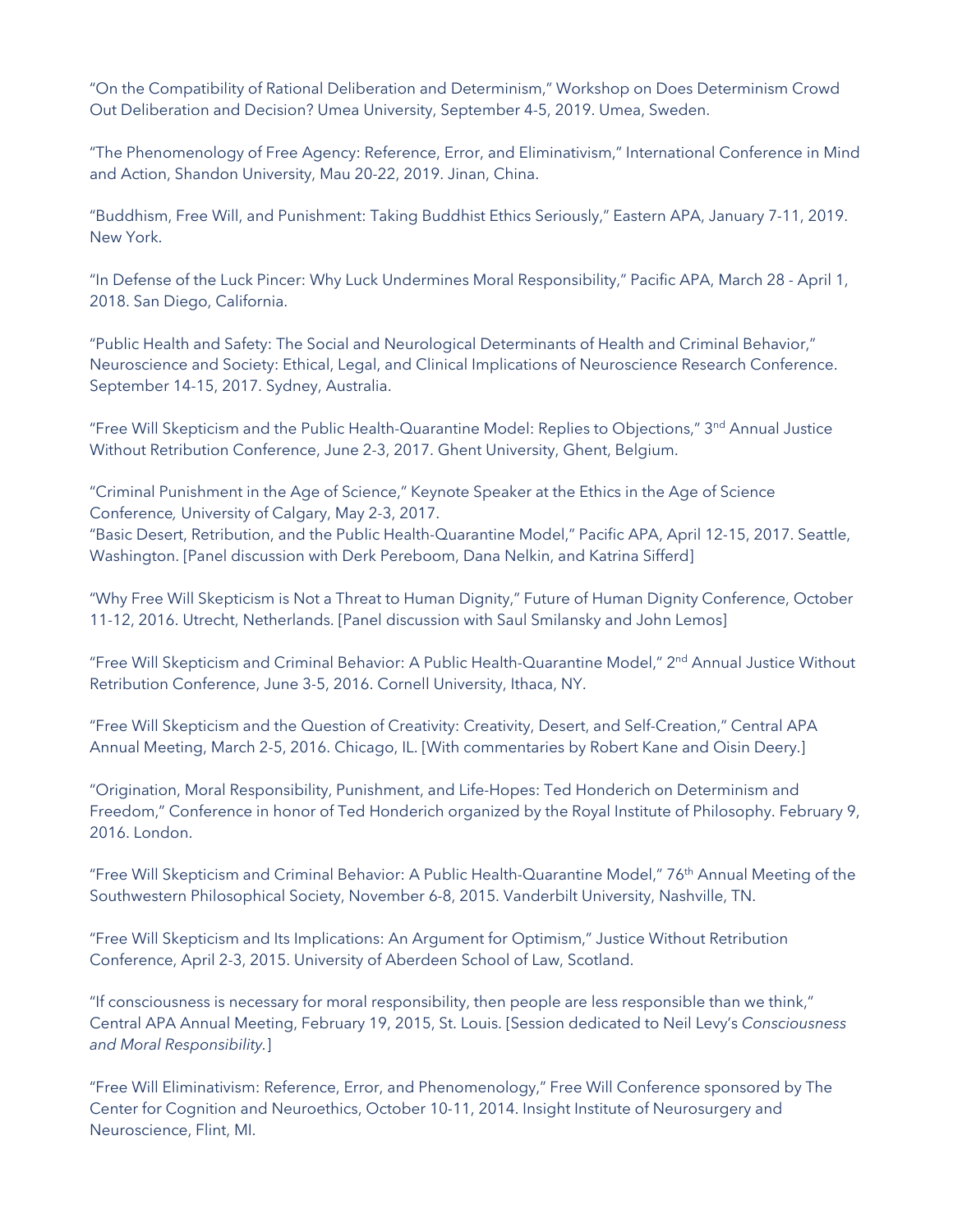"(Un)just Deserts: The Dark Side of Moral Responsibility," 75<sup>th</sup> Annual Meeting of the Southwestern Philosophical Society, November 8, 2013. Fredericksburg, TX. [As part of a plenary session on moral responsibility with Bruce Waller and Benjamin Vilhauer.]

"The Folk Psychology of Free Will: An Argument against Compatibilism," 5th Annual International Conference on Philosophy sponsored by The Philosophical Research Unit of the Athens Institute for Education and Research (ATINER) in Athens, Greece (May 31-June 3, 2010).

"The Divided Self as the Root of Our Ecological Crisis," Broome Community College, Second Annual Applied Ethics Conference: Environmental Ethics, April 17, 2010.

"Consciousness and Free Will: A Critique of the Argument from Introspection," 69th Annual Meeting of the Southwestern Philosophy Society, November 10, 2007. San Antonio, TX.

"Shifting Contexts: Communicating Expectations to Writers in Core Humanities Classes," (delivered with the Writing Fellows from John Jay College) Writing Across the Curriculum Semester of Inquiry Conference, City University of New York Graduate School, May 13, 2005. New York, NY.

"Sensory States, Consciousness, and the Cartesian Assumption," Boston College, 5th Annual Philosophy Conference: Descartes and Cartesianism, March 27, 2004. Boston, MA.

"Sensory States, Consciousness, and the Cartesian Assumption," The New Jersey Regional Philosophy Association Fall Meeting, November 18, 2000.

#### **Invited Talks:**

"Debate on Determinism and Free Will (w/Helen Beebee)," August 2, 2022. Garvan Lecture, University of Sydney. Sydney, Australia.

"Rejecting Retributivism: Free Will, Punishment, and Criminal Justice," February 22, 2022. Lycoming College.

"Rejecting Retributivism: Free Will, Punishment, and Criminal Justice," February 9, 2022. Hendrick College.

"Free Will, Punishment, and Criminal Justice," November 20, 2021, Nacht van de vrijdenker, Ghent, Belgium.

Rejecting Retributivism: Free Will, Punishment, and Criminal Justice," February 4, 2021. Bilkent University. Ankara, Turkey.

"Rejecting Retributivism: Free Will, Punishment, and Criminal Justice," November 6, 2020. Marist College.

"Rejecting Retributivism: Free Will, Punishment, and Criminal Justice," November 14, 2019. Cambridge University, Jesus College. Cambridge, England.

"Rejecting Retributivism: Free Will, Punishment, and Criminal Justice," October 30, 2019. York University, Philosophy Department. York, England.

"Rejecting Retributivism: Free Will, Punishment, and Criminal Justice," October 24, 2019. Michaelmas Hearings, Kings College London, Criminal Justice. Somerset House. London, England.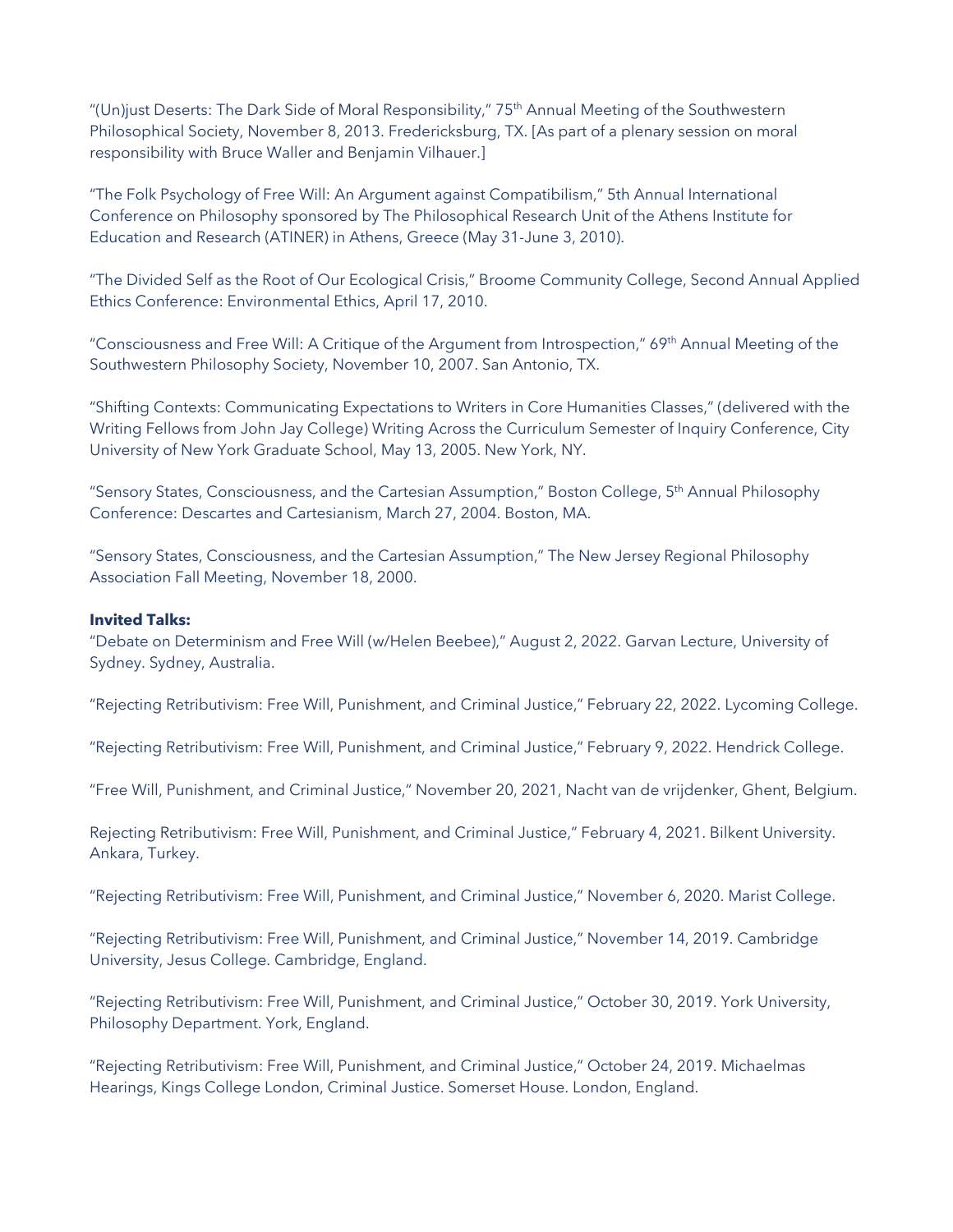"Free Will Skepticism and the Public Health-Quarantine Model," October 9, 2019. Oxford University, Oxford Uehiro Centre for Practical Ethics. Oxford, England.

"Rejecting Retributivism: Free Will, Punishment, and Criminal Justice," September 25, 2019. University of Aberdeen, Philosophy Department. Aberdeen, Scotland.

"Rejecting Retributivism: Free Will, Punishment, and Criminal Justice," September 20, 2019. Gothenburg University, Philosophy Department. Gothenburg, Sweden.

"Rejecting Retributivism: Free Will, Punishment, and Criminal Justice," May 30, 2019. Julius Stone Institute of Jurisprudence, University of Sydney. Sydney, Australia.

"The Phenomenology of Free Agency: Reference, Error, and Eliminativism," May 28, 2019. Macquarie University. Sydney, Australia.

"Punishment and Free Will: The Public Health-Quarantine Model," October 29, 2018. Coe College. Cedar Rapids.

"Free Will and Criminal Behavior," October 12, 2018. University of Aberdeen School of Law, Scotland.

"The Public Health-Quarantine Model," November 20, 2017. University of Buffalo School of Law. Buffalo, NY. Buffalo Criminal Law Center (BCLC) Colloquium Series.

"Unjust Deserts: Free Will Skepticism and the Public Health-Quarantine Model," October 9, 2017. University of Edinburgh School of Law. Edinburgh, Scotland.

"Free Will Skepticism and Criminal Behavior: The Public Health-Quarantine Model," Institute of Applied Ethics, University of Hull, October 11, 2017. Hull, England.

"Free Will Skepticism and Criminal Behavior," Leon M. Goldstein Memorial Lecture*,* Kingsborough Community College, Brooklyn, NY, April 3. 2017.

"Free Will Skepticism and Criminal Behavior," Hofstra University, February 22, 2017.

"Justice Without Retribution," *Night of Philosophy and Ideas in Brooklyn*. Brooklyn Library, January 28, 2017.

"Justice Without Retribution," *Night of Philosophy in Paris.* UNESCO event at UNESCO Headquarters in Paris. November 18, 2016.

"Life Unfree: Meaning, Purpose, and Punishment without Free Will," *Cornelia Street Café*, January 11, 2016. Sponsored by the Gotham Philosophical Society.

"Free Will Skepticism and Its Implications: Punishment Reconsidered," University of Ghent, October 2, 2015. Ghent, Belgium.

"Free Will Skepticism and Its Implications," Unitarian Fellowship Church, March 9, 2014. Big Flats, NY.

"Free Will and Consciousness," Science and Religion Discussion Group, First United Methodist Church, June 12, 2012. Corning, NY.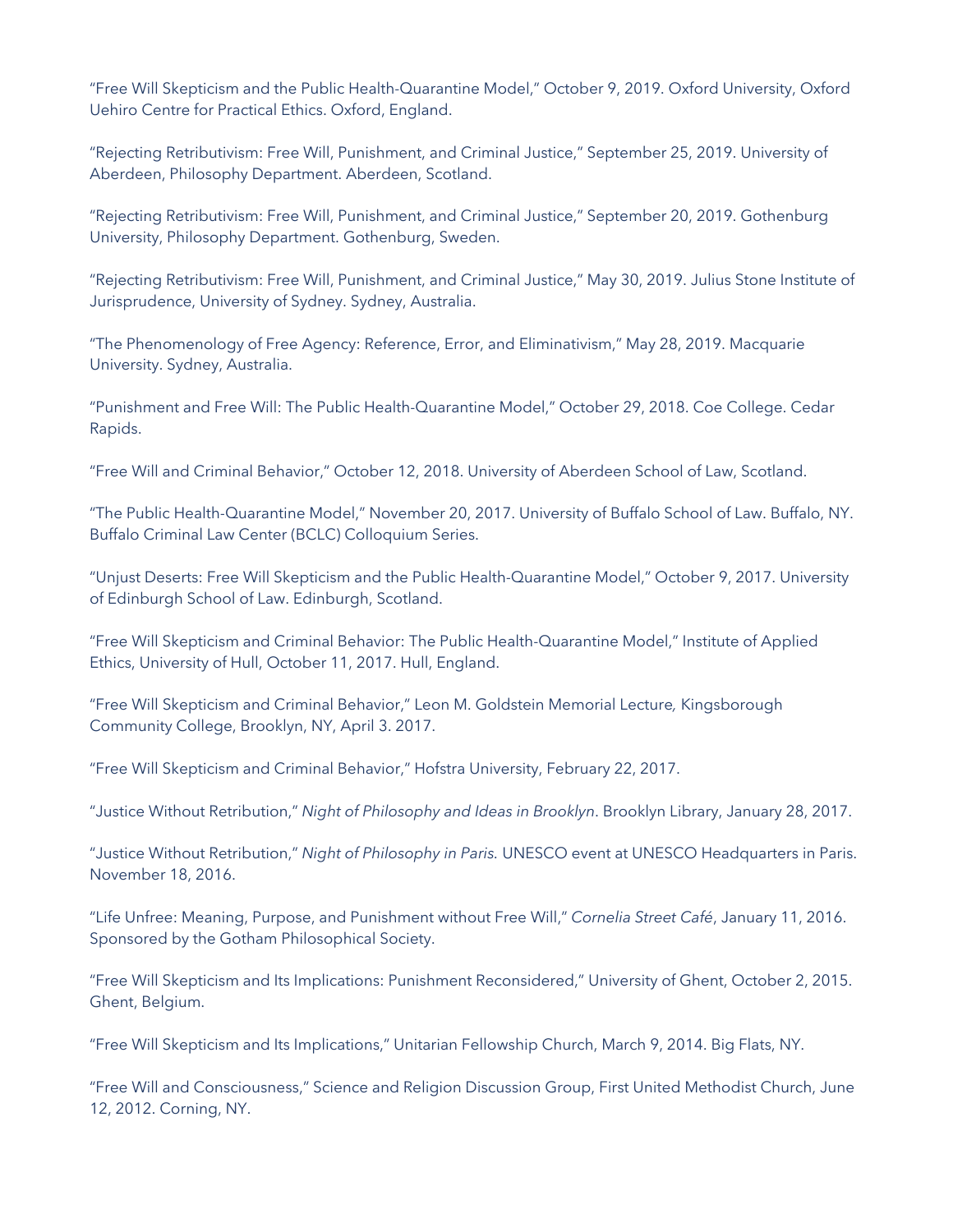"The Free Will Illusion: Why You Are Not Free," Lecture Series sponsored by the Council of Full Professors, Corning Community College, March 27, 2009. Corning, NY.

"Stephen Palmer's 'Color, Consciousness, and the Isomorphism Constraint,'" Cognitive Science Symposium and Discussion Group, City University of New York Graduate School, Fall 1999.

"Necessity, Truth and Existence in Descartes' Second Meditation," Felician College, February 14, 1997.

"Writing for Philosophy: Socratic Method and Logical Fallacies," John Jay College of Criminal Justice, April 21, 2005.

## **Conference Commentaries/Responses:**

"Buddhism and Free Will: Comments on Rick Repetti's *Buddhism, Meditation, and Free Will*," Eastern APA, 115<sup>th</sup> Annual Meeting, January 7, 2019. New York, NY.

"Comments on Leigh Vicens' 'Self-Forming Actions and Conflicts of Intention" 76th Annual Meeting of the Southwestern Philosophical Soceity, Saturday, November 1, 2014. Lawrence, KS.

"Comments on Joseph Palencik's 'Thinking about Believing: Is Testimony-Inspired Belief Necessary to Testimony?'" Long Island Philosophical Society (LIPS) Fall Conference, St. John's University, October 21, 2006. Queens, NY.

"Comments on Francesca di Poppa's 'Descartes' Theory of Sense Perception'" City University of New York Graduate Philosophy Conference (CUNY Graduate Center, New York, New York), March 15, 2003.

# MEDIA APPEARANCES (SELECT)

*The Free Will Show*, Season 2, Episode 4 (February 22, 2021) *The Philosopher's Zone* / ABS National Radio / Australia (January 31, 2021) *Free Will? A Documentary* (Documentary film to be released in 2021) *New Philosopher*, featured magazine interview (August 2020) *Hi-Phi Nation* (*Slate*), Session 4, Episode 8: Justice and Retribution (June 27th, 2020) *Psyphilopod* / Is Retributive Justice Unjust? (December 8, 2019). *The Wright Show / Meaning of Life TV* / Hosted by Robert Wright (September 10, 2018). *Political Philosophy Podcast* (Part I & II) (July and August 2018). *Community Matters on KZUM 89.3 FM* (November 21, 2016). *Rationally Speaking*, Free Will and Moral Responsibility (July 10, 2016) *Philosophy Bites*, Free Will and Punishment (April 26, 2016) TEDx talk on The Dark Side of Free Will (December 9, 2014) *Space, Time, Mind* (podcast) (June 13, 2014) NOVA's *The Secret Life of Scientists and Engineers* [Print interview] (July 2014) *Philosophy TV* episode with Neil Levy (May 28, 2014) *Skeptical Sundays*, hosted by John Sullivan, 88.1 Ithaca, 91.9 Watkins Glen (June 8, 2014) *Philosophy TV* episode with Bruce Waller (December 4, 2013) *Skeptical Sundays*, hosted by John Sullivan, 88.1 Ithaca, 91.9 Watkins Glen (November 3, 2013)

# OTHER EXPERIENCE

**Positions: Professional Organizations, Societies, and Editorial Boards**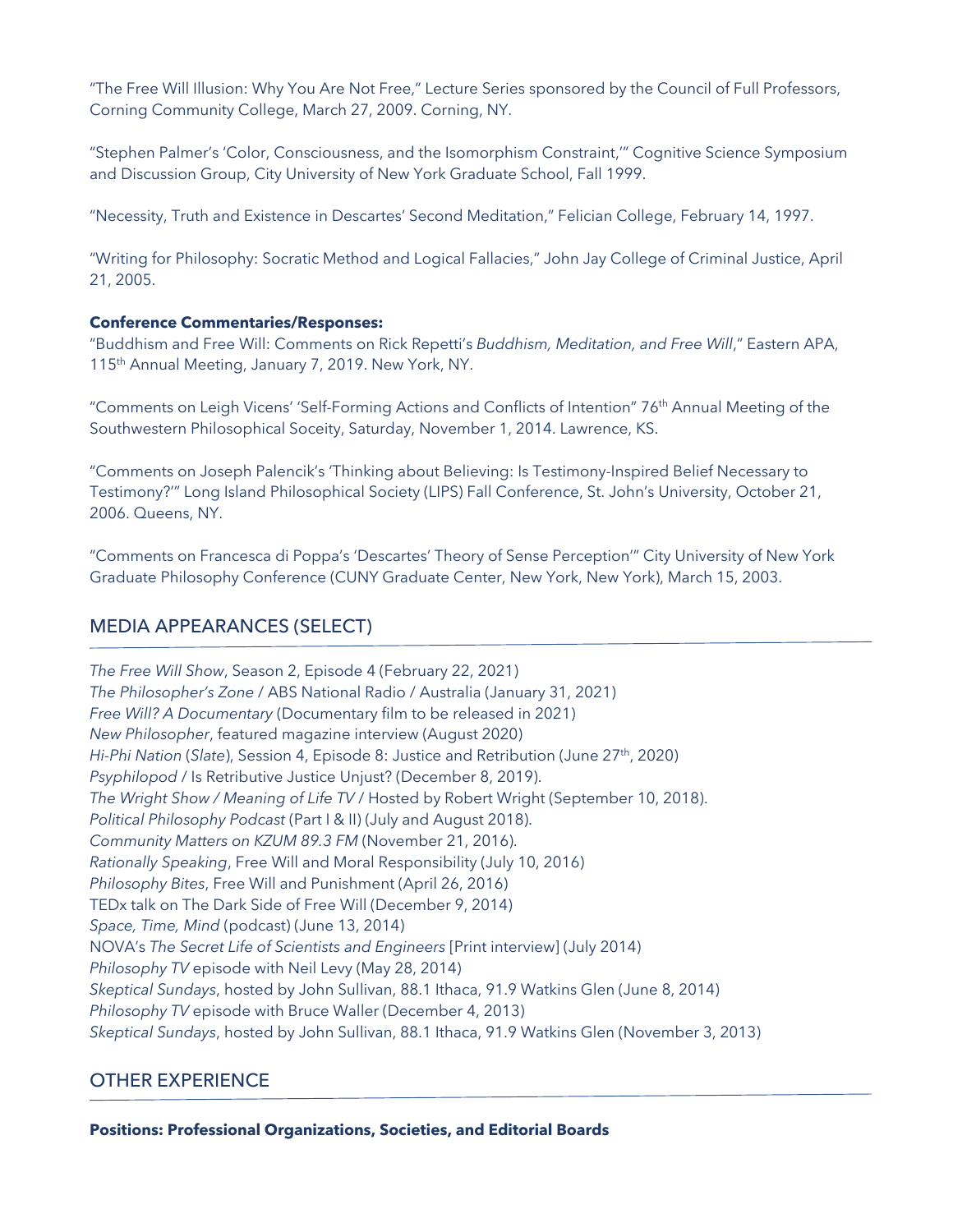Co-Director, Justice Without Retribution Network, University of Aberdeen (Scotland), 2015-present Associate, Institute of Applied Ethics, University of Hull, 2016-present Founder and Editor-in-Chief, *Science, Religion and Culture* (SRC), 2014-2020 President, Southwestern Philosophical Society (SWPS), 2014-2020 Vice President, Southwestern Philosophical Society (SWPS), 2014-2020 Executive Committee Member (at Large), Southwestern Philosophical Society (SWPS), 2012-2013 Journal of Mind and Behavior, Assessing Editor, 2008-present

# **Dissertation Committees:**

- March Wulff Carstensen (2021). "Freedom and Chance: Towards a Graded Approach to Free Will," Ludwig-Maximilians-Universität München. External Reviewer and Member of the Examination Committee.
- Alva Strage (2019). "Minds, Brains, and Desert: An Essay on the Relevance of Neuroscience to the Compatibilist Justification of Legal Retributive Punishment," Gothenburg University (Sweden). Member of the public defense committee.
- Steven Priddis (2017). "Embracing Determinism: The Benefits of Rejecting Free Will Belief," Western Sydney University (Australia). External Examiner.

## **University Committees:**

- Curriculum Committee, SUNY Corning (2013-2016)
- Honors Program Committee, SUNY Corning (2009-2015)
- Educational Policies, SUNY Corning (2007-2011)
- LAS Program Review Committee, SUNY Corning (2009-2011)
- Green Campus Task Force, SUNY Corning (2006-2007)
- Arrangements and Calendar, Committee, Brooklyn College (2005-2006)
- Philosophy Department Secretary, Brooklyn College (2005-2006)
- Student Steering Committee, CUNY Graduate School (2000-2001)
- Student Member, Executive Committee, CUNY Graduate School (2000-2001)

### **Courses Taught:**

- Phil 1010: Introduction to Philosophy (SUNY Corning)
- Phil 1300: Current Moral Issues (SUNY Corning)
- Phil 2010: Introduction to Ethics (SUNY Corning)
- Phil 2070: Contemporary Philosophy (SUNY Corning)
- Phil 2200: Environmental Ethics (SUNY Corning)
- Phil 2250: Health Care Ethics (SUNY Corning)
- Phil 2310: Philosophy of Religion (SUNY Corning)
- Phil 2360: Philosophy of the Arts (SUNY Corning)
- Phil 2420: Social & Political Philosophy (SUNY)
- Honors: Science and Religion (SUNY Corning)
- Phil 10: Reasoning (Brooklyn College)
- Phil 14: Moral Issues in Business (Brooklyn College)
- Phil 15.3: Medical Ethics (Brooklyn College)

# OTHER PROFESSIONAL PRESENTATIONS AND EVENTS

Organizer and Moderator: Event with Joseph Margulies "The Riddles of Criminal Justice Reform" SUNY Corning, September 26, 2016. Video: https://www.youtube.com/watch?v=CefrsThgnZI